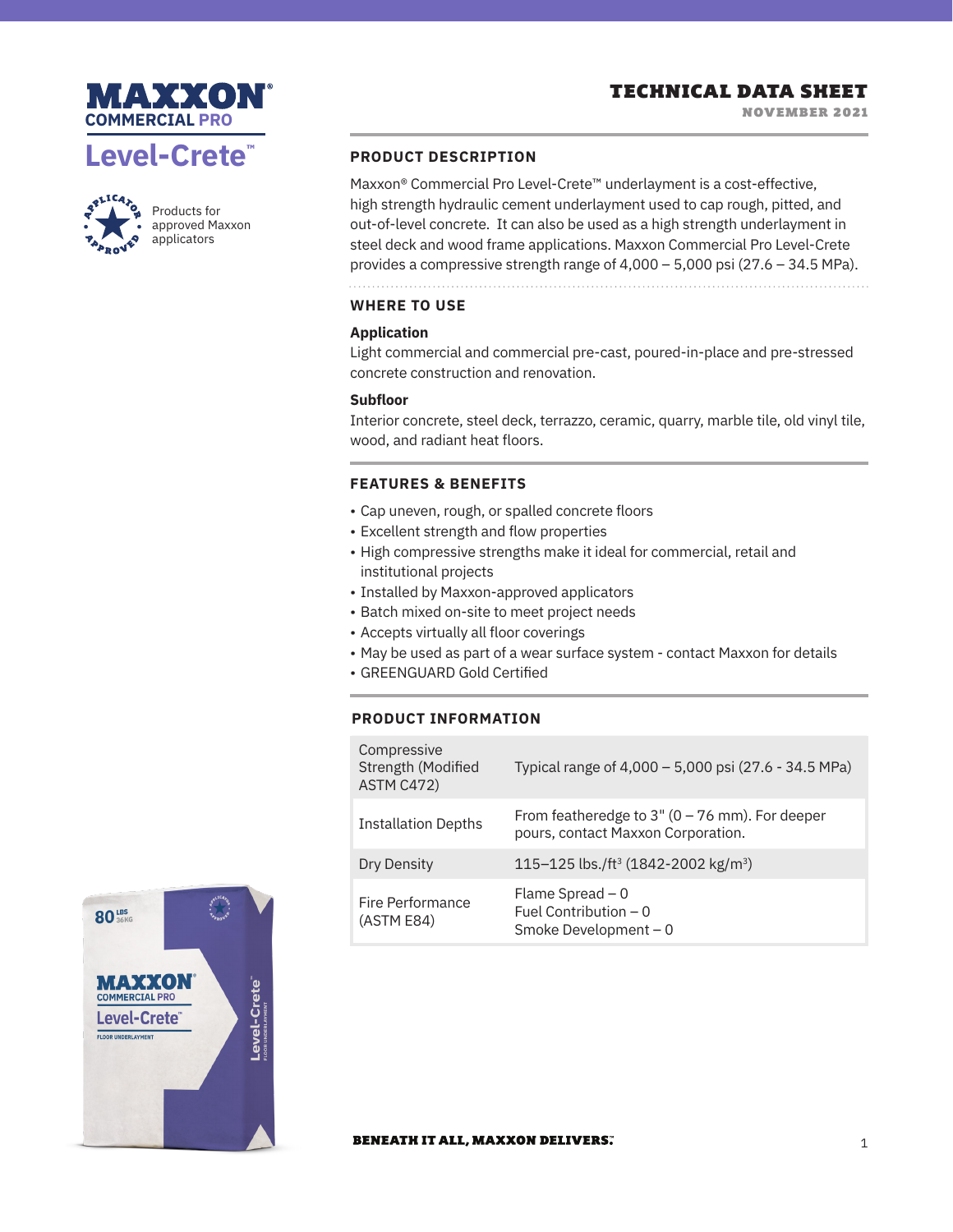

NOVEMBER 2021





Products for approved Maxxon applicators

# **ENVIRONMENTAL IMPACT**

| Sample USGBC LEED <sup>®</sup> Credit Areas* |                 |                                                                                           |  |  |
|----------------------------------------------|-----------------|-------------------------------------------------------------------------------------------|--|--|
| <b>Project</b>                               | <b>Credit</b>   | <b>Category</b>                                                                           |  |  |
| <b>Environmental Quality</b>                 | EQ 2            | <b>Low Emitting Materials</b>                                                             |  |  |
|                                              | EO <sub>4</sub> | <b>Indoor Air Quality Assessment</b>                                                      |  |  |
|                                              | EO 9            | Acoustic Performance                                                                      |  |  |
| Material & Resources                         | MR <sub>3</sub> | <b>Building Product Disclosure</b><br>and Optimization - Sourcing<br><b>Raw Materials</b> |  |  |

*\* Credits may vary depending on project type and Maxxon products used.*

Maxxon Commercial Pro Level-Crete underlayment is GREENGUARD Gold Certified. For additional information on Maxxon Commercial Pro Level-Crete underlayment's environmental credits and certifications visit Maxxon.com/ go\_green.

## **CODE LISTINGS**

- ICC ESR 2540
- UL ER 8477-01

# **UL FIRE RESISTANCE-RATED DESIGNS**

| <b>UL Design</b> |                  |      |      |      |      |      |      |
|------------------|------------------|------|------|------|------|------|------|
| G230             | J924             | L212 | L515 | L533 | L551 | L574 | M504 |
| G516             | J927             | L501 | L516 | L534 | L552 | L576 | M505 |
| G524             | <b>J931</b>      | L502 | L517 | L535 | L556 | L577 | M506 |
| G551             | J957             | L503 | L518 | L536 | L557 | L579 | M507 |
| G553             | J958             | L504 | L519 | L537 | L558 | L581 | M508 |
| G560             | J991             | L505 | L520 | L538 | L560 | L583 | M510 |
| G561             | J994             | L506 | L522 | L539 | L562 | L585 | M511 |
| G563             | L006             | L507 | L523 | L540 | L563 | L588 | M513 |
| G566             | L <sub>201</sub> | L508 | L524 | L541 | L564 | L589 | M514 |
| G574             | L <sub>202</sub> | L509 | L525 | L542 | L565 | L590 | M515 |
| G587             | L206             | L510 | L526 | L543 | L567 | L592 | M517 |
| G597             | L <sub>208</sub> | L511 | 1527 | L545 | L569 | L593 | M518 |
| J917             | L <sub>209</sub> | L512 | L528 | L546 | L570 | M500 | M519 |
| J919             | L <sub>210</sub> | L513 | L529 | L547 | L571 | M502 | M530 |
| J920             | L211             | L514 | L530 | L549 | L573 | M503 | M531 |
|                  |                  |      |      |      |      |      |      |

| <b>ULC Design</b> |              |              |      |                |           |      |  |  |
|-------------------|--------------|--------------|------|----------------|-----------|------|--|--|
|                   | I530<br>1003 | 1201<br>1511 | L512 | M500 M503 M520 | M501 M514 | M521 |  |  |

For more information on current UL and ULC Designs, contact Maxxon Corporation.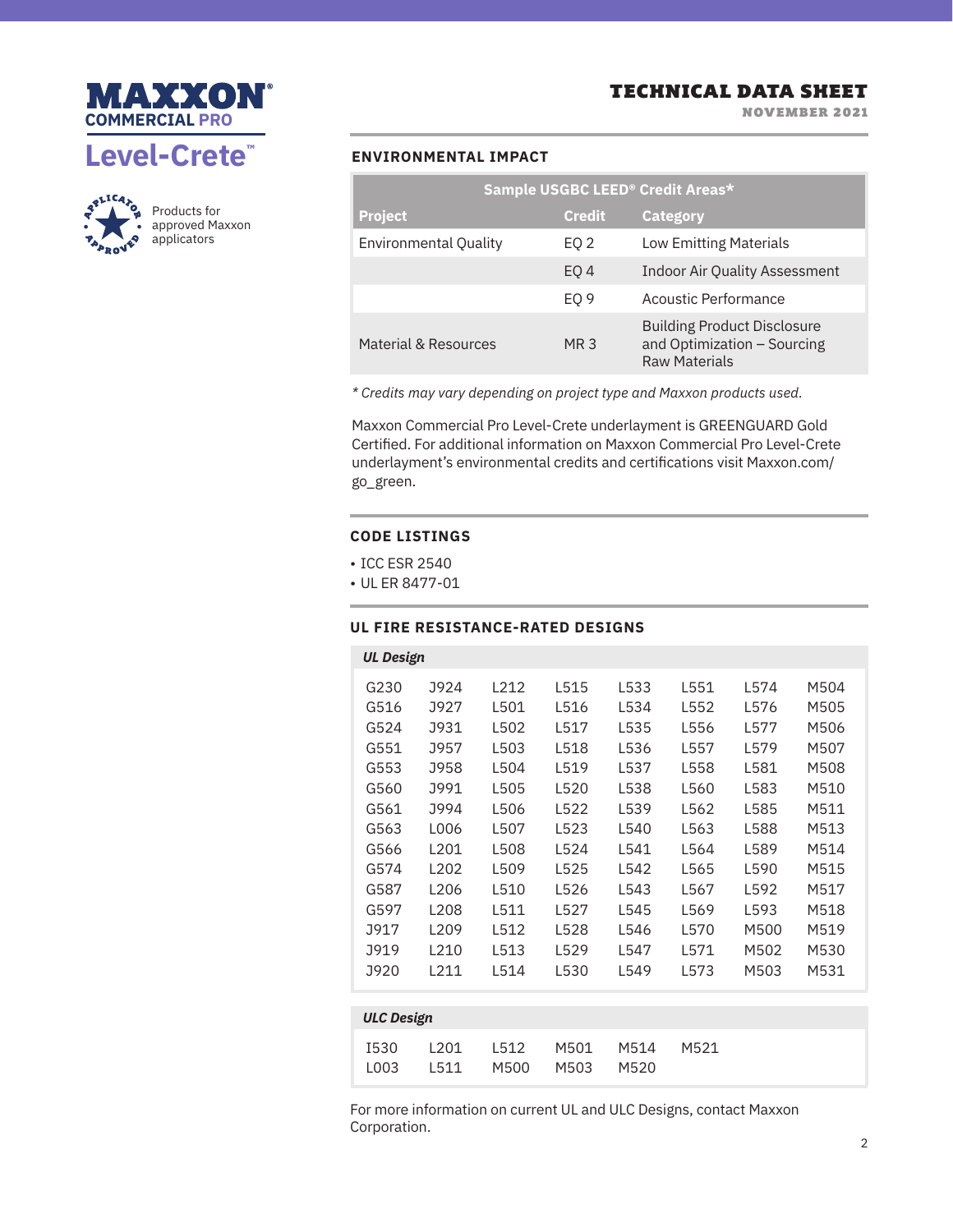





Products for approved Maxxon applicators

## **INSTALLATION**

Building interior and floor should be maintained above 50 °F (10 °C) for at least 24 hours prior to installation and until underlayment has set. There should be no air movement until Maxxon Commercial Pro Level-Crete has set, then provide adequate air movement by opening windows to hasten underlayment drying. Minimize direct sunlight during the pour and through the next 72 hours. Plumbing or electrical penetrations should be packed with insulation and sealed. Follow Radiant Panel Association (RPA) recommendations at radiantprofessionalsalliance.org and turn off radiant heating systems 24 hours prior to and after pouring Maxxon Commercial Pro Level-Crete.

Refer to Maxxon's Building Conditions Guide for more information.

## *Concrete Subfloor Preparation*

Concrete subfloors must be structurally sound, fully cured, moisture free and have no efflorescence. The substrate surface must be clean and free of dust and contaminants. If cracks are present prior to pouring Maxxon Commercial Pro Level-Crete, contact a structural engineer to determine the appropriate remediation.

All concrete subfloors should be tested for moisture prior to pouring Maxxon Commercial Pro Level-Crete (see Limitation 4). Moisture-free concrete subfloors and exposed edges must be primed with Maxxon® Commercial Multi-Use Acrylic Primer prior to pouring Maxxon Commercial Pro Level-Crete.

## *Wood Subfloor Preparation*

Wood subfloors must be structurally sound, clean, and free of dust and contaminants.

Wood subfloors must be primed with a Maxxon® floor primer prior to Maxxon Commercial Pro Level-Crete application.

## *Existing Flooring Preparation*

When pouring Maxxon Commercial Pro Level-Crete over existing finished floor products such as terrazzo, ceramic, vinyl and marble tile, the surface must be clean, dry and free from any bond breakers such as wax, oil or grease. All loose flooring products must be removed. If vinyl asbestos tile (VAT) or adhesives containing asbestos is suspected, contact Maxxon Corporation.

All non-asbestos adhesive residue must be tested to determine if it is watersoluble or non-water-soluble. Water-soluble adhesives must be removed mechanically down to clean subfloor. Non-water-soluble adhesives must be scraped to a thin, well-bonded residual as recommended by the Resilient Floor Covering Institute (www.rfci.com) to remove thick areas and adhesive build-up.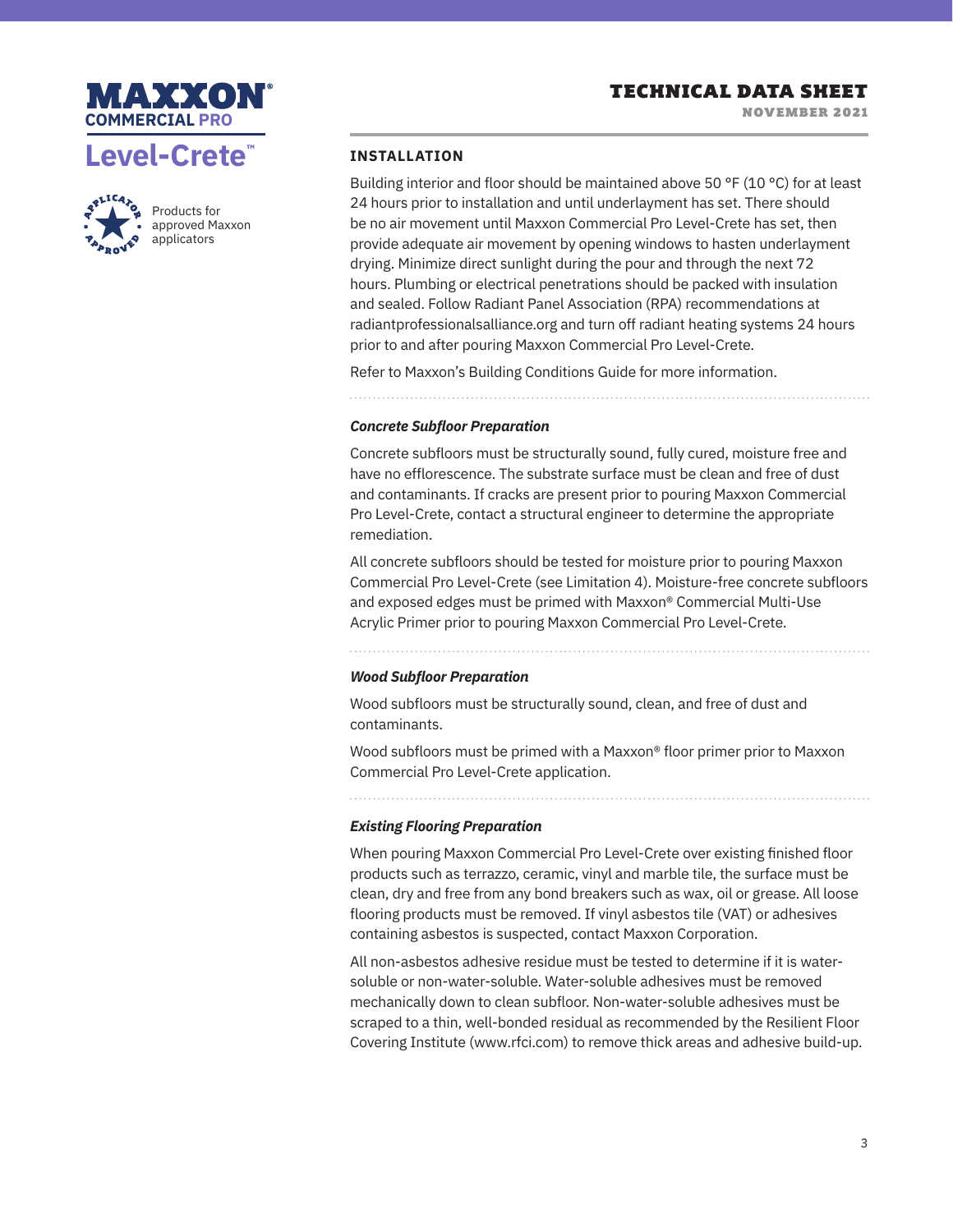# TECHNICAL DATA SHEET

NOVEMBER 2021





Products for approved Maxxon applicators

#### **INSTALLATION** *Continued*

 If adhesive residue is not well-bonded to the concrete or is brittle, powdery or otherwise weak, it must be completely removed by mechanical means down to clean, sound, solid subfloor.

Once existing flooring has been prepared as described above, prime the floor with an appropriate Maxxon primer prior to pouring Maxxon Commercial Pro Level-Crete.

### *Steel Deck Preparation*

Steel deck must be structurally sound, clean and free of dust and contaminants. Steel decks must conform to the Steel Deck Institute requirements meeting an L/360 design deflection limitation with a minimum 22-gauge steel requirement.

Prior to Maxxon Commercial Pro Level-Crete application, the steel deck surface must be primed with Maxxon Commercial Acrylic Primer.

*For more general information regarding priming instructions, please refer to Maxxon's Design and Installation guide or contact Maxxon Corporation.*

## *Underlayment Application*

The minimum thickness of Maxxon Commercial Pro Level-Crete varies with the type of subfloor. Maxxon Commercial Pro Level-Crete can be applied from featheredge to 3" over concrete subfloors. Over wood frame construction, the minimum thickness is 3/4" (19 mm). Over galvanized corrugated steel deck it is poured 1" (25 mm) over the top of the flutes, with an average pour thickness of  $1\%$ " (40 mm).

Follow all proper safety protocol. Refer to Maxxon.com for all associated products' literature when installing underlayment.

### *Drying*

Continuous ventilation and adequate heat should be provided to rapidly remove moisture from the area until the underlayment is dry. The general contractor/ project superintendent must supply mechanical ventilation and heat if necessary. Under the above conditions, 3/4" (19 mm) thickness drying time is usually 5 to 7 days, while 1" (25 mm) dry time is usually 7-10 days. Reference Maxxon® Underlayment & Finished Floor Goods Installation Procedures brochure at Maxxon.com for complete installation guidelines.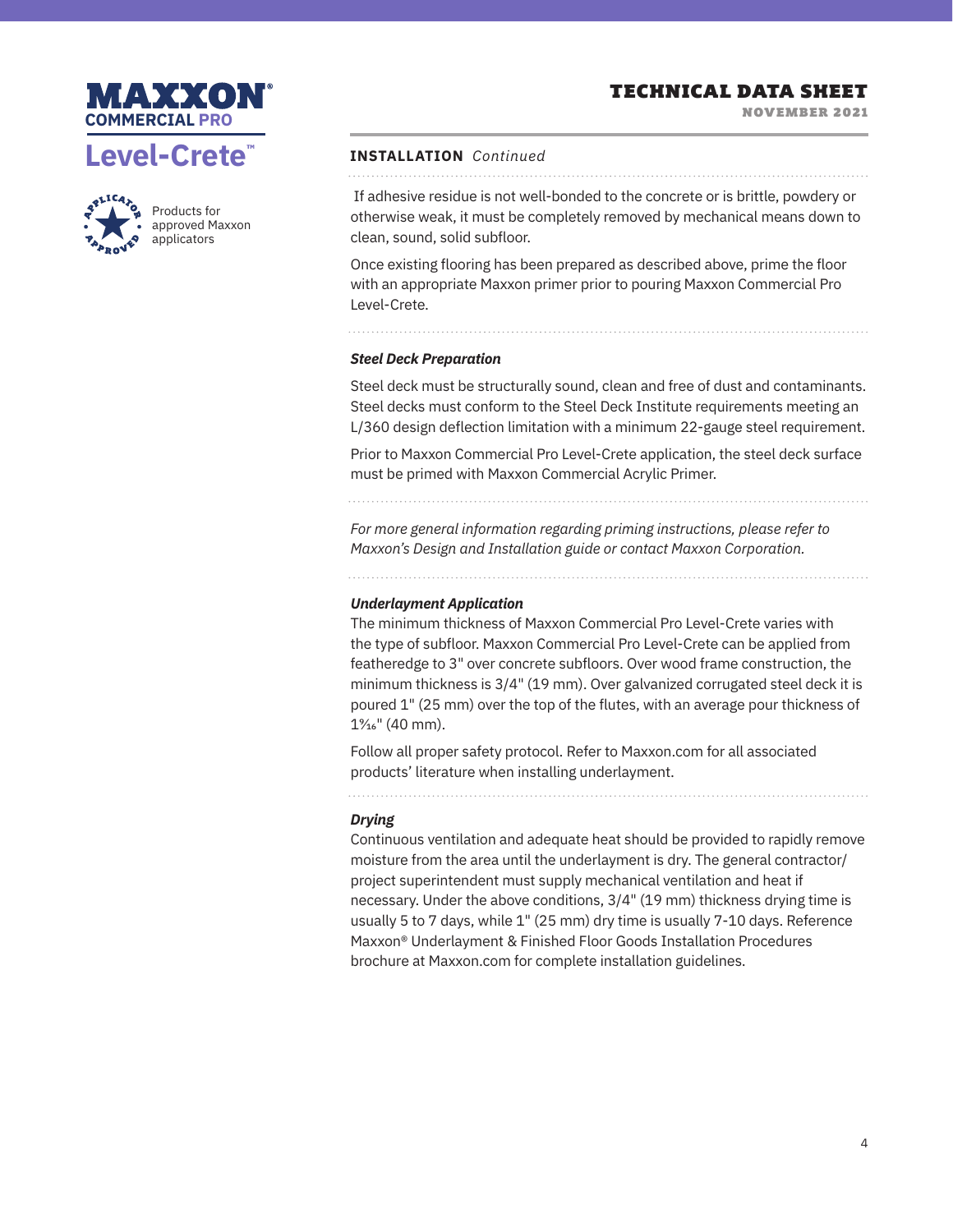TECHNICAL DATA SHEET

NOVEMBER 2021





Products for approved Maxxon applicators

# **LIMITATIONS**

For questions regarding these limitations or for applications other than those described herein, contact Maxxon Corporation at (800) 356-7887.

- 1. For interior use only. If underlayment will be installed prior to doors and windows, contact Maxxon Corporation.
- 2. For on or below grade applications, contact Maxxon Corporation.
- 3. Maxxon underlayments are not intended to bond to wet subfloors. They are not a vapor or moisture barrier. Never install a moisture vapor barrier product over Maxxon underlayments. Do not use where those products will come in prolonged contact with, or repetitive exposure to, water or water vapor.
- 4. It is the responsibility of the general contractor to complete moisture testing before underlayment is installed. If testing is necessary, use the methods specified by the flooring manufacturer, typically ASTM F710. If the MVER exceeds 5 lbs.  $(2.3 \text{ kg})/1,000 \text{ ft}^2 (92.9 \text{ m}^2)/24$  hours or an RH greater than 80%, treat the concrete subfloor with Maxxon® Commercial MVP One Moisture Mitigation Primer or Maxxon® Commercial MVP Two-Part Epoxy. If the flooring manufacturer specifies more stringent moisture limitations or practices, they must be followed. Contact Maxxon Corporation for further information.
- 5. All subfloors above crawl spaces must be protected by a vapor barrier. Special instructions must be followed when applying Maxxon underlayments to plastic vapor barriers, over particleboard, chipboard, hardboard such as Masonite®, Lauan panels, metal, asbestos, or any other non-dimensionally stable materials. Contact Maxxon Corporation for more information.
- 6. Turn off radiant heating systems 24 hours prior to and after installation.
- 7. Do not clean wood or concrete subfloors with oil-based or silicone-based sweeping compounds. These compounds leave a film on the subfloor surface that will interfere with bond development. Instead, use a vacuum with a HEPA filter to clean the subfloor in preparation for Maxxon Commercial Pro Level-Crete underlayment application.
- 8. For applications where organic adhesives, asphalt, coal-tar based adhesives and other oil-based contaminants are found, contact Maxxon for proper remediation methods.
- 9. Maxxon underlayments may be scheduled before or after installation of drywall. For pouring before drywall, contact Maxxon Corporation.
- 10. Maxxon underlayments are non-structural and therefore cannot be expected to reinforce structurally deficient subfloors. The structural floor should be adequate to withstand design loads with deflection limitations of L/360. Some floor coverings may require more restrictive deflection limits. Determining the appropriate structural design of the floor is not the responsibility of Maxxon nor the Maxxon applicator.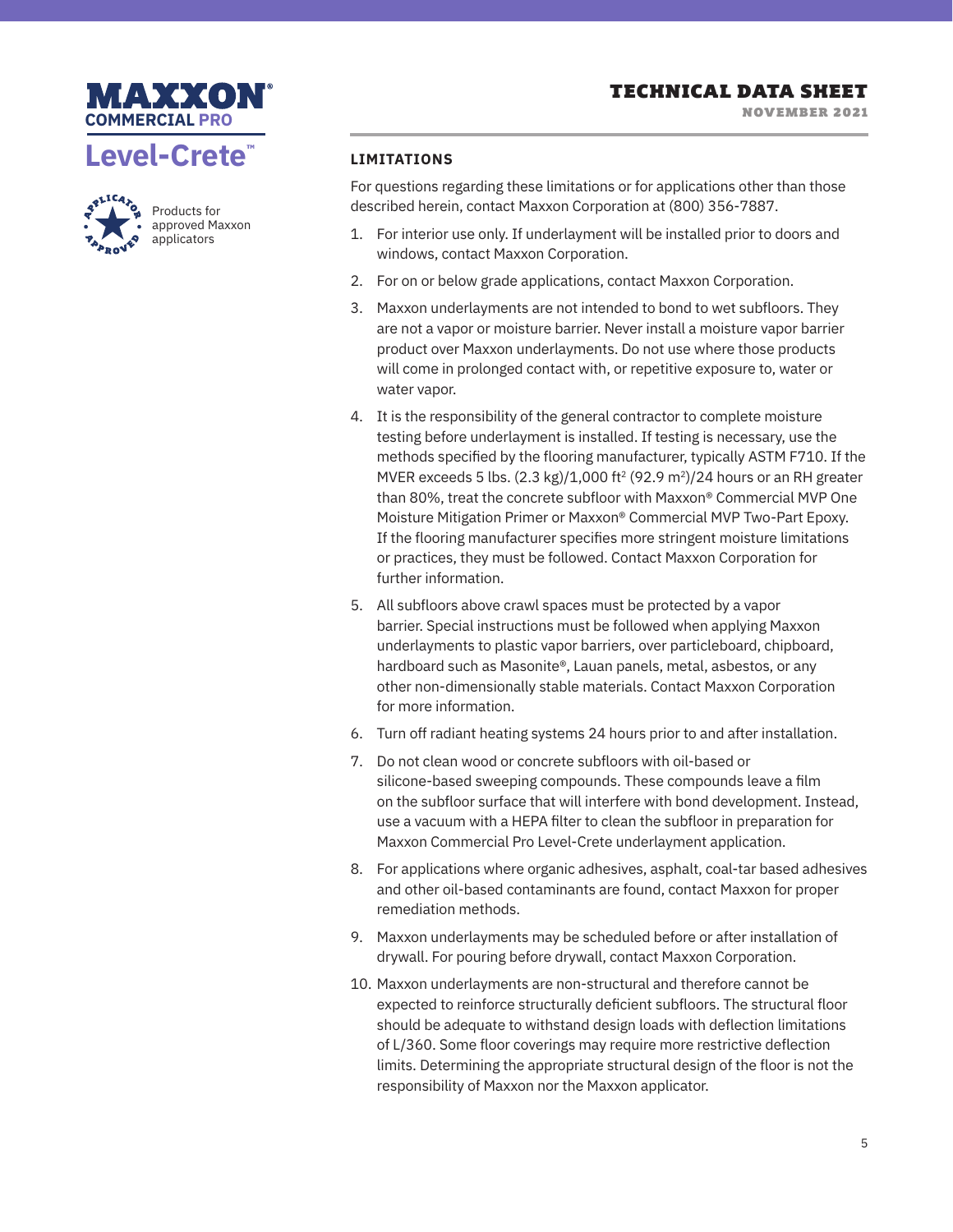

NOVEMBER 2021





Products for approved Maxxon applicators

# **LIMITATIONS** *Continued*

- 11. Respect active control joints. Always ensure such joints are honored completely through Maxxon underlayments. In cases where control or expansion joints are not present in the subfloor, or cracking has occurred due to slab movement, consult a structural engineer.
- 12. Avoid walking on installed surface until set, typically within 2-4 hours.
- 13. Trade traffic may resume 24 hours after installation. After trades resume, the underlayment may be exposed to rolling dynamic loads. To limit damage where underlayment will be subjected to heavy wheeled or concentrated loads, place temporary wood planking over the underlayment.
- 14. Prior to floor-covering installation, a moisture test of Maxxon Commercial Pro Level-Crete underlayment is highly recommended. When testing the underlayment for dryness, use ASTM F2659. The moisture content should not exceed 5%. If the Maxxon Commercial Pro Level-Crete underlayment pour is greater than 2", test using ASTM F2170. That RH should not exceed 80%. Do not install floor goods until those limitations are met. If the flooring manufacturer specifies more stringent moisture limitations, they must be followed. Reference Maxxon® Underlayment & Finished Floor Goods Installation Procedures brochure at Maxxon.com.
- 15. Maxxon Commercial Pro Level-Crete underlayment can be used as a wear surface with a tested protective coating system. Coating systems must be tested for adhesion to Maxxon Commercial Pro Level-Crete underlayment. The bond test and performance of coatings is the responsibility of the coating manufacturer and/or installing contractor.

## **FLOOR COVERING CONSIDERATIONS**

Ceramic tile can be thin set to Maxxon Commercial Pro Level-Crete underlayment 2 to 4 hours after set. Other floor goods can be installed once Maxxon Commercial Pro Level-Crete underlayment passes a moisture test (see Limitation 14). Refer to Maxxon® Underlayment & Finished Floor Goods Installation Procedures brochure at Maxxon.com.

## **STORAGE AND DISPOSAL**

Store in original sealed packaging in a cool, dry environment and protect from humidity and water. Recommended storage temperature range of 50 - 100 °F (10 - 38 °C). Dispose of contents and container in accordance with all applicable regulations.